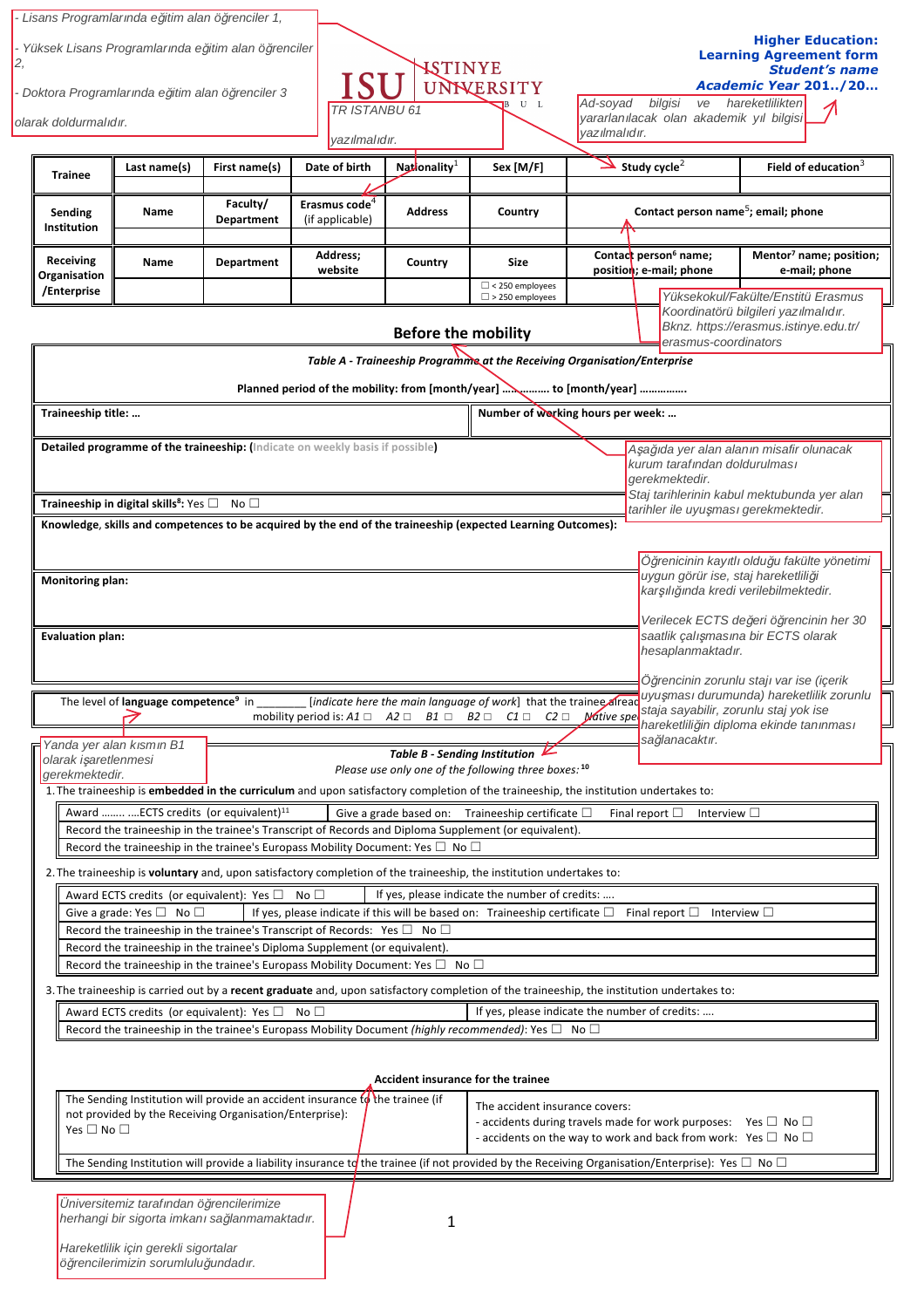

## **ISTINYE**<br>UNIVERSITY IS

 A*ş*a*ğı*da yer alan k*ı*sm*ı*n kar*şı* kurum taraf*ı*ndan doldurulmas*ı* gerekmektedir.

Ι

### *Table C - Receiving Organisation/Enterprise*

| The Receiving Organisation/Enterprise will provide financial support to the trainee for the traineeship: Yes $\Box$ No $\Box$                                                                                                                                                                                                                                                                                                                                                                                                                                                                                                                      |                                                                                                                                                                              |  |       |                            |                          |                                                                                                                                                                                            |      | If yes, amount (EUR/month):                                                                                                                                                     |  |
|----------------------------------------------------------------------------------------------------------------------------------------------------------------------------------------------------------------------------------------------------------------------------------------------------------------------------------------------------------------------------------------------------------------------------------------------------------------------------------------------------------------------------------------------------------------------------------------------------------------------------------------------------|------------------------------------------------------------------------------------------------------------------------------------------------------------------------------|--|-------|----------------------------|--------------------------|--------------------------------------------------------------------------------------------------------------------------------------------------------------------------------------------|------|---------------------------------------------------------------------------------------------------------------------------------------------------------------------------------|--|
| The Receiving Organisation/Enterprise will provide a contribution in kind to the trainee for the traineeship: Yes $\Box$ No $\Box$<br>If yes, please specify:                                                                                                                                                                                                                                                                                                                                                                                                                                                                                      |                                                                                                                                                                              |  |       |                            |                          |                                                                                                                                                                                            |      |                                                                                                                                                                                 |  |
| The Receiving Organisation/Enterprise will provide an accident insurance to the trainee<br>(if not provided by the Sending Institution): Yes $\Box$ No $\Box$                                                                                                                                                                                                                                                                                                                                                                                                                                                                                      |                                                                                                                                                                              |  |       |                            |                          | The accident insurance covers:<br>- accidents during travels made for work purposes: Yes $\square$ No $\square$<br>- accidents on the way to work and back from work: Yes $\Box$ No $\Box$ |      |                                                                                                                                                                                 |  |
| The Receiving Organisation/Enterprise will provide a liability insurance to the trainee (if not provided by the Sending Institution):<br>Yes $\Box$ No $\Box$                                                                                                                                                                                                                                                                                                                                                                                                                                                                                      |                                                                                                                                                                              |  |       |                            |                          |                                                                                                                                                                                            |      |                                                                                                                                                                                 |  |
| The Receiving Organisation/Enterprise will provide appropriate support and equipment to the trainee.                                                                                                                                                                                                                                                                                                                                                                                                                                                                                                                                               |                                                                                                                                                                              |  |       |                            |                          |                                                                                                                                                                                            |      |                                                                                                                                                                                 |  |
| Upon completion of the traineeship, the Organisation/Enterprise undertakes to issue a Traineeship Certificate within 5 weeks after the end of the traineeship.                                                                                                                                                                                                                                                                                                                                                                                                                                                                                     |                                                                                                                                                                              |  |       |                            |                          |                                                                                                                                                                                            |      |                                                                                                                                                                                 |  |
| By signing this document, the trainee, the Sending Institution and the Receiving Organisation/Enterprise confirm that they approve the Learning Agreement and that<br>they will comply with all the arrangements agreed by all parties. The trainee and Receiving Organisation/Enterprise will communicate to the Sending Institution any<br>problem or changes regarding the traineeship period. The Sending Institution and the trainee should also commit to what is set out in the Erasmus+ grant agreement.<br>The institution undertakes to respect all the principles of the Erasmus Charter for Higher Education relating to traineeships. |                                                                                                                                                                              |  |       |                            |                          |                                                                                                                                                                                            |      |                                                                                                                                                                                 |  |
| Commitment                                                                                                                                                                                                                                                                                                                                                                                                                                                                                                                                                                                                                                         | Name                                                                                                                                                                         |  | Email |                            | Position                 |                                                                                                                                                                                            | Date | Signature                                                                                                                                                                       |  |
| Trainee                                                                                                                                                                                                                                                                                                                                                                                                                                                                                                                                                                                                                                            |                                                                                                                                                                              |  |       |                            | <b>Trainee</b>           |                                                                                                                                                                                            |      |                                                                                                                                                                                 |  |
| Responsible person <sup>12</sup> at the Sending Institution                                                                                                                                                                                                                                                                                                                                                                                                                                                                                                                                                                                        |                                                                                                                                                                              |  |       |                            |                          |                                                                                                                                                                                            |      |                                                                                                                                                                                 |  |
| Supervisor <sup>13</sup> at the Receiving Organisation                                                                                                                                                                                                                                                                                                                                                                                                                                                                                                                                                                                             |                                                                                                                                                                              |  |       |                            |                          |                                                                                                                                                                                            |      |                                                                                                                                                                                 |  |
|                                                                                                                                                                                                                                                                                                                                                                                                                                                                                                                                                                                                                                                    | Erasmus Koordinatörü<br>tarafından imzalanmalıdır.                                                                                                                           |  |       | <b>During the Mobility</b> |                          | gerekmektedir.                                                                                                                                                                             |      | Yukarıdaki bilgilerin karşı kurum ile teyitleşilmesinin<br>ardında imza kısmının tamamlanması ve ilgili belgenin<br>Uluslararası İlişkiler Direktörlüğü'ne teslim edilmesi      |  |
|                                                                                                                                                                                                                                                                                                                                                                                                                                                                                                                                                                                                                                                    | Table A2 - Exceptional Changes to the Traineeship Programme at the Receiving Organisation/Enterprise<br>Planned period of the mobility: from [month/year]  till [month/year] |  |       |                            | Organisation/Enterprise) |                                                                                                                                                                                            |      | (to be approved by e-mail or signature by the student, the responsible person in the Sending Institution and the responsible person in the Receiving                            |  |
| Traineeship title:                                                                                                                                                                                                                                                                                                                                                                                                                                                                                                                                                                                                                                 |                                                                                                                                                                              |  |       |                            |                          | Number of working hours per week:                                                                                                                                                          |      |                                                                                                                                                                                 |  |
| Detailed programme of the traineeship period:                                                                                                                                                                                                                                                                                                                                                                                                                                                                                                                                                                                                      |                                                                                                                                                                              |  |       |                            |                          |                                                                                                                                                                                            |      |                                                                                                                                                                                 |  |
| Knowledge, skills and competences to be acquired by the end of the traineeship (expected Learning Outcomes):                                                                                                                                                                                                                                                                                                                                                                                                                                                                                                                                       |                                                                                                                                                                              |  |       |                            |                          |                                                                                                                                                                                            |      |                                                                                                                                                                                 |  |
| <b>Monitoring plan:</b>                                                                                                                                                                                                                                                                                                                                                                                                                                                                                                                                                                                                                            |                                                                                                                                                                              |  |       |                            |                          |                                                                                                                                                                                            |      |                                                                                                                                                                                 |  |
|                                                                                                                                                                                                                                                                                                                                                                                                                                                                                                                                                                                                                                                    |                                                                                                                                                                              |  |       |                            |                          |                                                                                                                                                                                            |      |                                                                                                                                                                                 |  |
| <b>Evaluation plan:</b>                                                                                                                                                                                                                                                                                                                                                                                                                                                                                                                                                                                                                            |                                                                                                                                                                              |  |       | durumunda doldurulmalıdır. |                          |                                                                                                                                                                                            |      | Bu alan hareketlilik sırasında planlanan programda herhangi bir değişiklik olması                                                                                               |  |
|                                                                                                                                                                                                                                                                                                                                                                                                                                                                                                                                                                                                                                                    |                                                                                                                                                                              |  |       |                            |                          |                                                                                                                                                                                            |      | İlgili kutucuğun altının staj sorumlusu tarafından imza (mühür/kaşe ile birlikte) atılmalıdır.<br>Belge üniversitemizin Uluslararası İlişkiler Direktörlüğü'ne gönderilmelidir. |  |

#### **After the Mobility**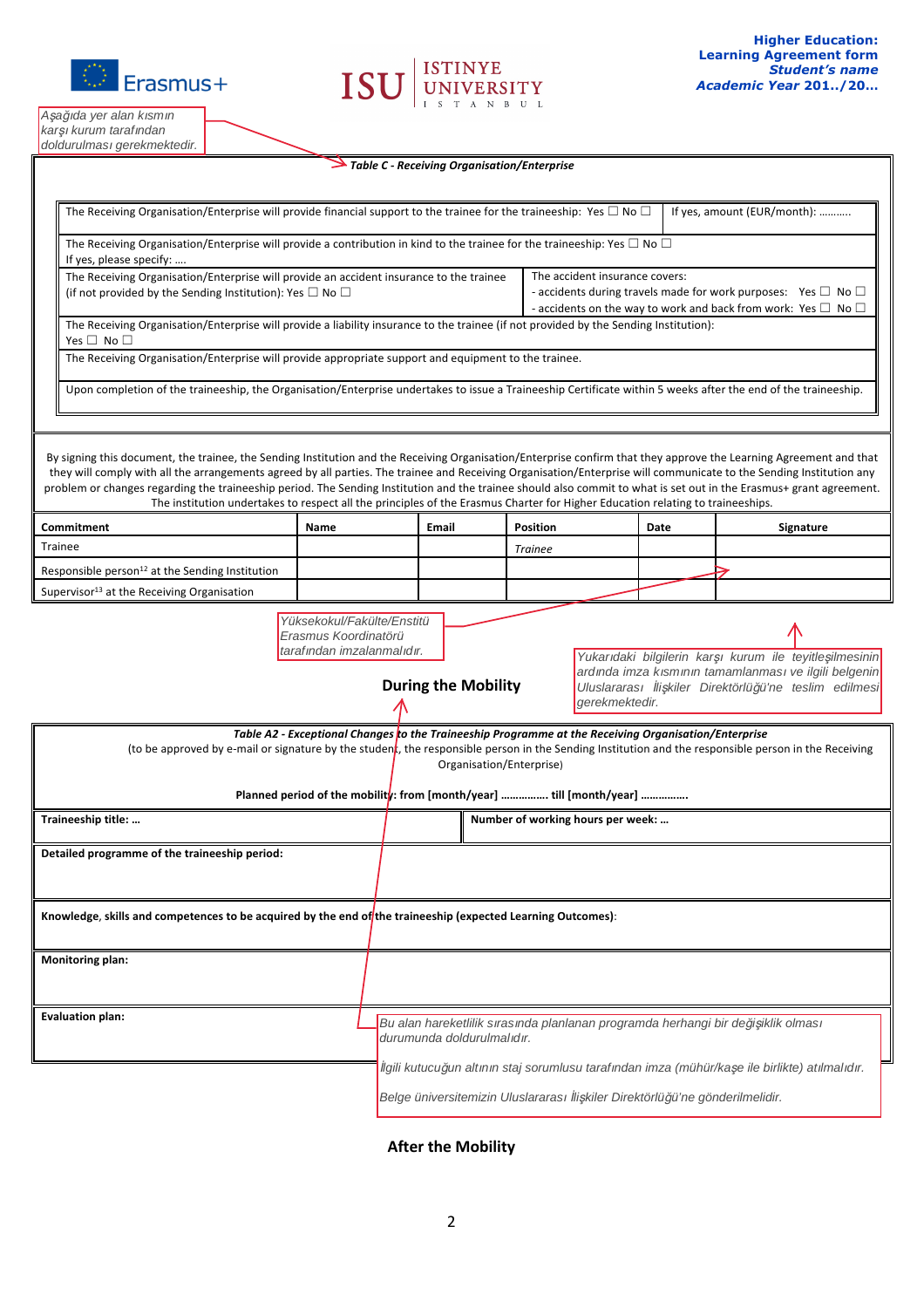

# **ISTINYE**<br>UNIVERSITY ISI

| Table D - Traineeship Certificate by the Receiving Organisation/Enterprise                                |                                                                                                        |  |  |  |  |
|-----------------------------------------------------------------------------------------------------------|--------------------------------------------------------------------------------------------------------|--|--|--|--|
| Name of the trainee:                                                                                      |                                                                                                        |  |  |  |  |
| Name of the Receiving Organisation/Enterprise:                                                            |                                                                                                        |  |  |  |  |
| Sector of the Receiving Organisation/Enterprise:                                                          |                                                                                                        |  |  |  |  |
| Address of the Receiving Organisation/Enterprise [street, city, country, phone, e-mail address], website: |                                                                                                        |  |  |  |  |
| Start date and end date of traineeship: from [day/month/year]  to [day/month/year]                        |                                                                                                        |  |  |  |  |
| Traineeship title:                                                                                        | Bu alan staj sonunda, staj yapılan kurumdaki sorumlu<br>kişi tarafından doldurulmalıdır.               |  |  |  |  |
| Detailed programme of the traineeship period including tasks carried out by the trainee:                  |                                                                                                        |  |  |  |  |
|                                                                                                           |                                                                                                        |  |  |  |  |
|                                                                                                           |                                                                                                        |  |  |  |  |
|                                                                                                           |                                                                                                        |  |  |  |  |
|                                                                                                           |                                                                                                        |  |  |  |  |
| Knowledge, skills (intellectual and practical) and competences acquired (achieved Learning Outcomes):     |                                                                                                        |  |  |  |  |
|                                                                                                           |                                                                                                        |  |  |  |  |
|                                                                                                           |                                                                                                        |  |  |  |  |
|                                                                                                           |                                                                                                        |  |  |  |  |
|                                                                                                           |                                                                                                        |  |  |  |  |
| <b>Evaluation of the trainee:</b>                                                                         |                                                                                                        |  |  |  |  |
|                                                                                                           |                                                                                                        |  |  |  |  |
|                                                                                                           |                                                                                                        |  |  |  |  |
|                                                                                                           |                                                                                                        |  |  |  |  |
|                                                                                                           |                                                                                                        |  |  |  |  |
| Date:                                                                                                     |                                                                                                        |  |  |  |  |
| Name and signature of the Supervisor at the Receiving Organisation/Enterprise:                            |                                                                                                        |  |  |  |  |
|                                                                                                           |                                                                                                        |  |  |  |  |
|                                                                                                           |                                                                                                        |  |  |  |  |
|                                                                                                           |                                                                                                        |  |  |  |  |
|                                                                                                           | Staj yapılan kurumdaki sorumlu kişi tarafından                                                         |  |  |  |  |
|                                                                                                           | imzalanmalıdır (Kaşe/mühür ile birlikte)<br>İlgili belge, imza/mühür işlemi sonrasında üniversitemizin |  |  |  |  |

3

Uluslararas*ı İ*li*ş*kiler Direktörlü*ğ*ü'ne teslim edilmelidir.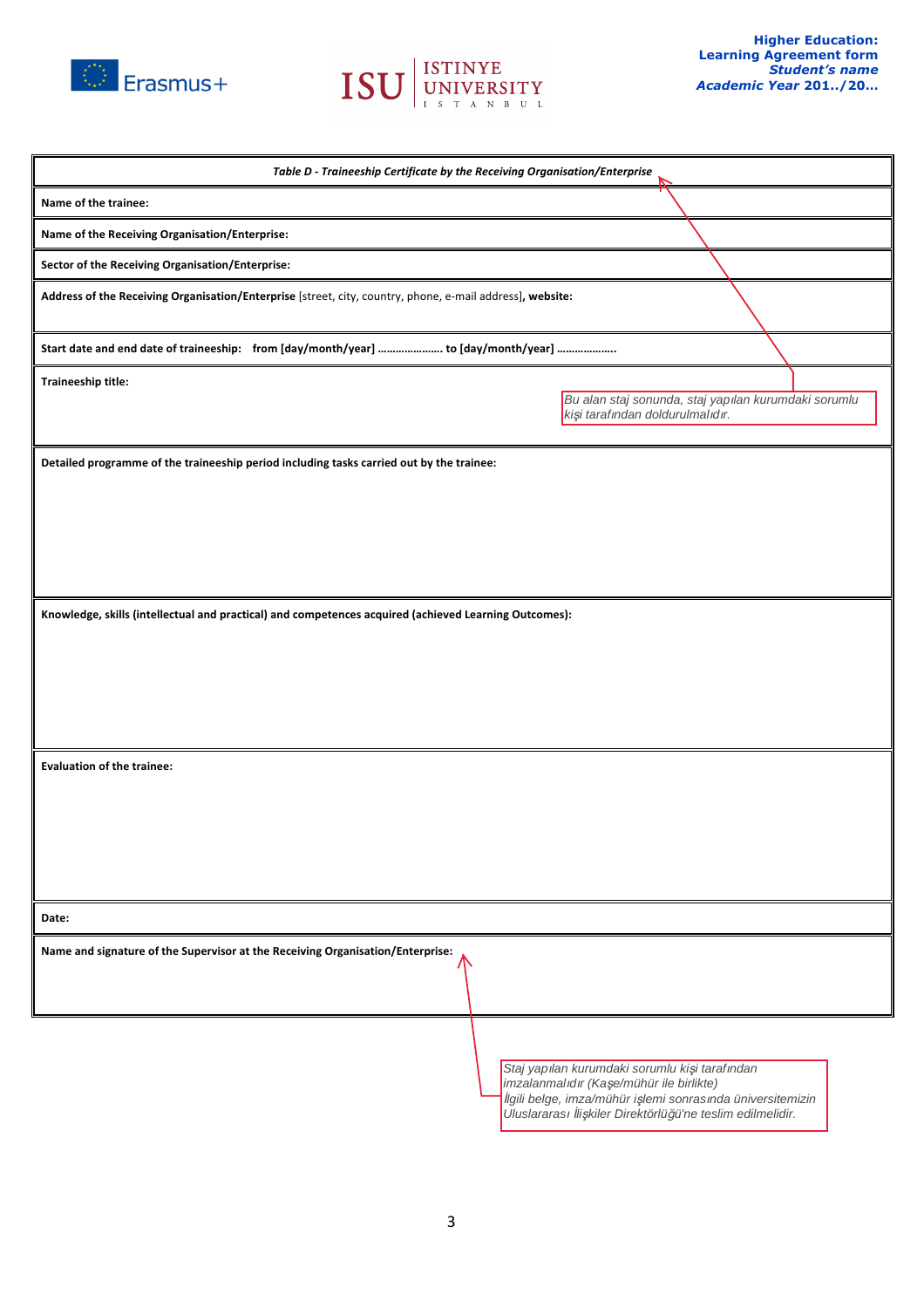



<sup>1</sup> Nationality: Country to which the person belongs administratively and that issues the ID card and/or passport.

<sup>2</sup> **Study cycle:** Short cycle (EQF level 5) / Bachelor or equivalent first cycle (EQF level 6) / Master or equivalent second cycle (EQF level 7) / Doctorate or equivalent third cycle (EQF level 8).

<sup>3</sup> Field of education: The ISCED-F 2013 search tool available at http://ec.europa.eu/education/tools/isced-f\_en.htm should be used to find the ISCED 2013 detailed field of education and training that is closest to the subject of the degree to be awarded to the trainee by the sending institution.

<sup>4</sup> **Erasmus code**: a unique identifier that every higher education institution that has been awarded with the Erasmus Charter for Higher Education (ECHE) receives. It is only applicable to higher education institutions located in Programme Countries.

<sup>5</sup> **Contact person at the sending institution**: a person who provides a link for administrative information and who, depending on the structure of the higher education institution, may be the departmental coordinator or will work at the international relations office or equivalent body within the institution.

<sup>6</sup> **Contact person at the Receiving Organisation**: a person who can provide administrative information within the framework of Erasmus+ traineeships.

<sup>7</sup> **Mentor**: the role of the mentor is to provide support, encouragement and information to the trainee on the life and experience relative to the enterprise (culture of the enterprise, informal codes and conducts, etc.). Normally, the mentor should be a different person than the supervisor.

<sup>8</sup>**Traineeship in digital skills:** any traineeship where trainees receive training and practice in at least one or more of the following activities: digital marketing (e.g. social media management, web analytics); digital graphical, mechanical or architectural design; development of apps, software, scripts, or websites; installation, maintenance and management of IT systems and networks; cybersecurity; data analytics, mining and visualisation; programming and training of robots and artificial intelligence applications. Generic customer support, order fulfilment, data entry or office tasks are not considered in this category.

<sup>9</sup> **Level of language competence**: a description of the European Language Levels (CEFR) is available at: https://europass.cedefop.europa.eu/en/resources/european-language-levels-cefr

### <sup>10</sup> **There are three different provisions for traineeships**:

- 1. Traineeships embedded in the curriculum (counting towards the degree);
- 2. Voluntary traineeships (not obligatory for the degree);
- 3. Traineeships for recent graduates.

<sup>11</sup> **ECTS credits or equivalent**: in countries where the "ECTS" system it is not in place, "ECTS" needs to be replaced in all tables by the name of the equivalent system that is used and a web link to an explanation to the system should be added.

<sup>12</sup> **Responsible person at the sending institution**: this person is responsible for signing the Learning Agreement, amending it if needed and recognising the credits and associated learning outcomes on behalf of the responsible academic body as set out in the Learning Agreement. The name and email of the Responsible person must be filled in only in case it differs from that of the Contact person mentioned at the top of the document.